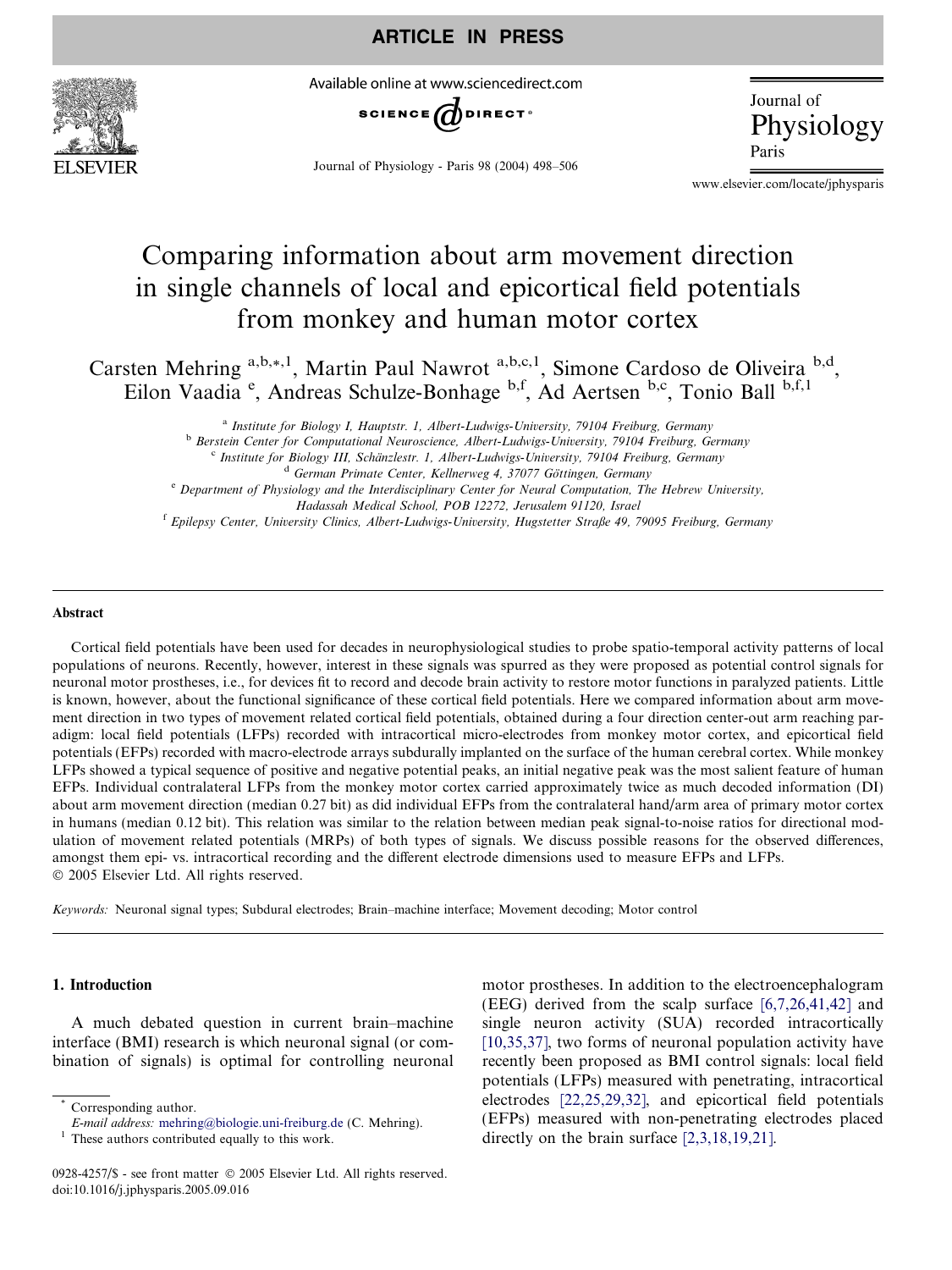Investigating eye movement related LFP activity in monkey parietal cortex, Pesaran et al. [\[25\]](#page-8-0) reported that LFP oscillations in the gamma range can be used to differentiate between two possible saccade directions.

In [\[22\]](#page-8-0) we showed that the low-frequency component of the LFP signal recorded from monkey motor cortex can be used to accurately infer the direction of arm movements (Fig. 1). Moreover, eight simultaneously recorded LFPs allowed for the approximate prediction of arm movement trajectories. Single-trial inference based on LFPs was found to be as efficient as inference based on multiple SUA. By combining SUA and LFPs, an even higher accuracy was obtained than by using either SUA or LFP recordings alone. Interestingly, recent results indicate that also LFP activity in the gamma range contains directional information about arm movements [\[29\].](#page-8-0) In summary, these studies show that LFPs contain substantial information about details of voluntary arm movements.

A potential use of EFPs recorded with subdural electrodes for BMIs was investigated in a number of recent studies in epilepsy patients undergoing pre-neurosurgical diagnostics. Levine et al. [\[19\]](#page-8-0) described an approach where temporal signal templates corresponding to specific movement types (e.g., wrist extension, tongue protrusion) were first constructed from trigger-averaged signals. Then, a running template matching was used to detect the prototypes in continuous recordings. Recently, the detection performance was shown to increase when applying wavelet analysis, taking into account not only the mean evoked potentials dominated by low frequencies, but also higher frequency components in the alpha, beta and gamma range [\[16\].](#page-7-0) Thus, reliably detected movement types could be used for binary decision steps. Subdural recordings from epilepsy patients were also successfully used to achieve closed-loop control with success rates of 74–100% in a one-dimensional binary decision task [\[18\]](#page-7-0). In contrast to the continuous detection approach, the latter experiments

were based on classification of activity (for instance hand movement) vs. inactivity within a predefined time window.

For an effective control of a neuronal motor prosthesis, however, accurate single-trial decoding of parameters of more complex voluntary movements will be necessary. In an ongoing project, we are investigating the potential of decoding parameters of voluntary movement from EFPs measured from cerebral motor areas, adopting a similar approach as we used for decoding LFPs from monkey motor cortex [\[22,29,32\].](#page-8-0) We could demonstrate that the low-frequency component of multiple EFPs simultaneously recorded from frontal cortex is suitable for accurate inference of arm movement direction on a single-trial basis [\[21\].](#page-8-0) Primary motor cortex was found to be the principal source of directional information within the frontal cortex. In the study of Leuthardt et al. [\[18\]](#page-7-0), there is also evidence for arm movement related directional information in gamma band EFP activity. There, however, with separate training and test data sets, in two of three subjects the correlation of actual and predicted movement target coordinates was rather low for both x and y coordinates  $(r^2 \ 0.02-0.1)$ . Moreover, the location of the cortical generators of this specific gamma response (motor or somatosensory cortex?) needs further investigation.

The main objective of the present study was to compare the efficacy of inferring the direction of arm movements, using the identical decoding algorithm, from LFPs and EFPs obtained during a classical center-out reaching movement task. First, the nature of and the relation between different types of cortical field potentials is of principal interest, especially to bridge the gap between localized populations of neurons as measured by the LFP and neuronal mass signals as typically measured, for example, with surface EEG, magnetoencephalography (MEG) or functional magnetic resonance imaging (fMRI), surface EEG, or magnetencephalography (MEG). Second, this study was also



Fig. 1. Decoding of movement target and trajectories from multiple local field potentials (LFP). (a) Average probability of correctly discriminating between eight targets as a function of the number of recording electrodes. LFPs (green) and single-unit activity (SUA, red), both recorded simultaneously from identical sets of micro-electrodes yielded a similar decoding power. Using LFPs in conjunction with simultaneously recorded SUAs (black) further increased the average decoding power. (b) Examples of hand trajectories to four different targets predicted from eight simultaneously recorded LFP channels. The linear correlation coefficient (cc) between predicted and real trajectories is given for lateral- and distal-proximal axis separately. (Modified and reprinted from [\[22\]](#page-8-0) by kind permission of Nature Publishing Group, London, UK.)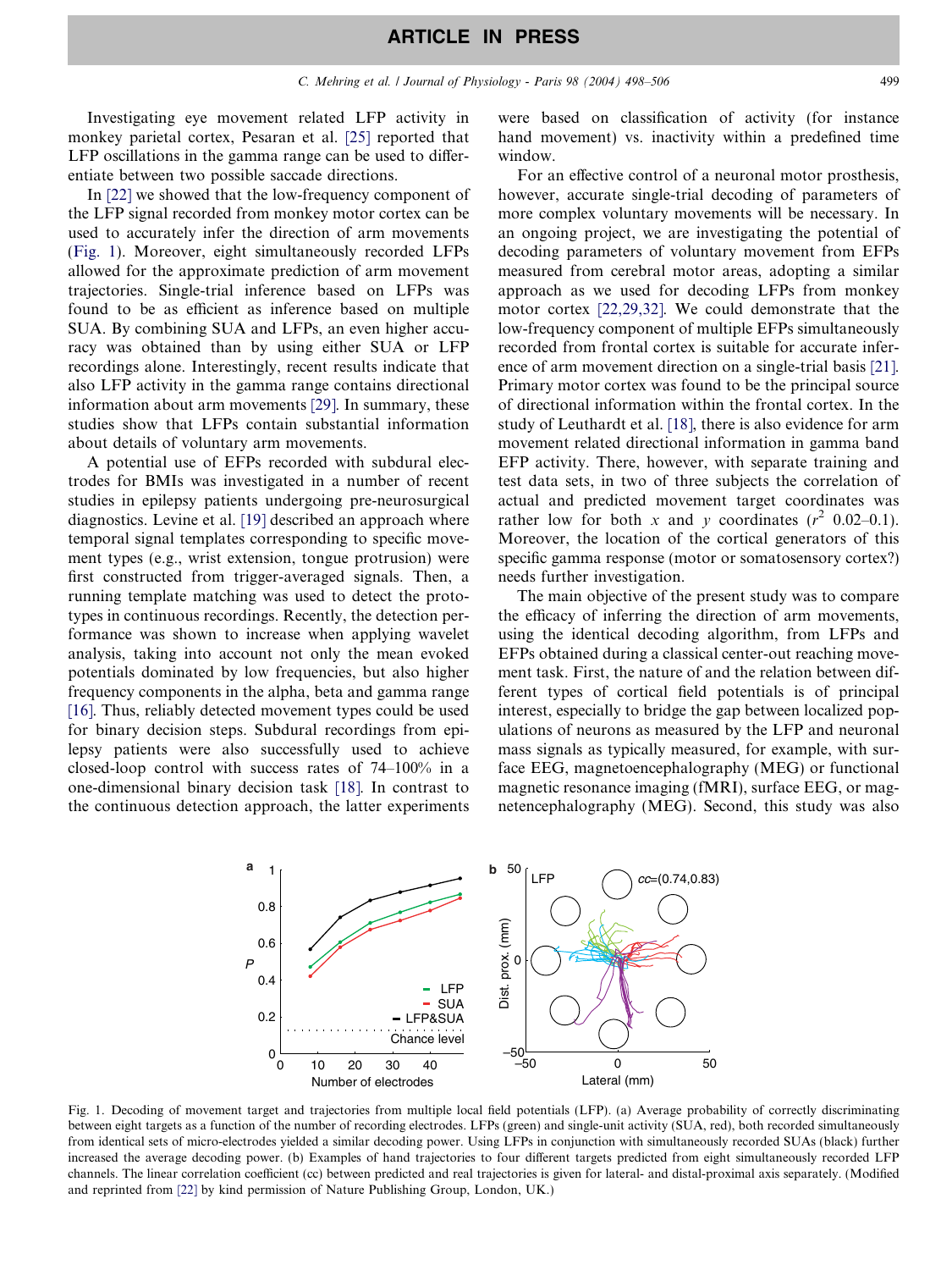# ARTICLE IN PRESS

<span id="page-2-0"></span>motivated by the question how EFP recordings may be optimized for BMI applications. In this context, it is crucial to know how LFP- and EFP-performance compares under similar task conditions. To address these issues, we decoded single channels of LFPs and EFPs, quantified the decoding efficacy by the probability of correctly inferring movement direction (decoding power, DP) and the amount of decoded information (DI), and compared the results in the two cases.

#### 2. Materials and methods

#### 2.1. Recording epicortical field potentials in humans

Three patients (S1–S3) suffering from intractable pharmacoresistant epilepsy took part in this study after having given their informed consent. The study was approved by the University Clinic's ethics committee. The subjects were 70–100% right-handed after a modified Oldfield questionnaire [\[23\]](#page-8-0) and showed no clinical signs of pareses or other movement disorders. Platinum electrode arrays (4 mm electrode diameter, 2.3 mm exposure,  $\langle 2 \kappa \Omega \rangle$  impedance at 64 Hz) were subdurally implanted above the left (S1,S2) resp. right (S3) lateral fronto-parieto-temporal regions for pre-neurosurgical diagnostics (Fig. 2). In two subjects (S1,S2) the elec-



Fig. 2. Subdurally implanted electrode grid. (a) Approximate location of the 112 contact electrode array over the left cerebral hemisphere of subject S1, covering part of the prefrontal, premotor, primary motor, parietal, and temporal cortex. (b) Intraoperatively taken photograph of subdural electrode array electrode implantation in S2.

trode array had 112 contacts with 7.1 mm inter-electrode distance, in the third subject (S3) the electrode array had 64 contacts with 10 mm interelectrode distance.

The subjects were instructed to perform a center-out arm reaching task with the arm contralateral to the implantation side in four directions (right, left, forward, backward) starting from a central position (target distance from center 20 cm). Movements were self-paced with inter-trial intervals of at least 4 s. Electrocorticograms (ECoGs) were band-pass filtered (0.032–97 Hz) and digitized at either 256 Hz (S1,S3) or 512 Hz (S2) using a clinical AC EEG-System (IT-Med, Germany). Onset and offset of arm movements were determined based on digital video (25 Hz sampling rate) synchronized to the ECoG. The movement durations were  $1.0 s \pm 1.0 s$ 0.3 s (S1), 0.9 s  $\pm$  0.1 s (S2) and 1.0 s  $\pm$  0.1 s (S3), respectively.

Electrical stimulation was performed with stimulator INOMED NS60 (INOMED, Germany) to demarcate the motor and somatosensory brain areas. The intensity of stimulation was gradually increased up to 15 mA or to the induction of sensory and motor phenomena. All sites with arm or hand motor responses were located outside the ictal onset zone.

A structural MRI data set with full head coverage was acquired on the day after electrode implantation using a T1 MPRAGE sequence. The exact relation of the individual electrode contacts to the cortical anatomy was determined using curvilinear reconstructions [\[34\]](#page-8-0). The motor cortices were identified according to anatomical landmarks (for references see [\[4\]](#page-7-0)). The border between premotor (PM) and prefrontal cortex was defined on the basis of the location of the frontal eye field, the extent of PM as described in the anatomical literature (e.g., [\[15\]\)](#page-7-0), and such that PM included all electrode contacts outside the primary motor cortex with motor responses. Electrodes with eye motor responses or upper extremity sensory responses were excluded from the frontal electrode groups.

### 2.2. Recording local field potentials in monkeys

The experimental procedures were described in detail in previous publications [\[9,14\]](#page-7-0). Briefly, two monkeys (Macaca mulatta) were trained to use two manipulanda (one with each arm) which each controlled a cursor on a vertically oriented screen. Here, we used neuronal activity recorded when the monkeys performed unimanual center-out movements with either the right or the left arm in response to a visual cue. All movements started from a central resting position and ended in one of eight targets, regularly arranged on a circle around the resting position. The movement duration was  $0.6 \pm 0.1$  for both monkeys. Single-unit activity and local field potentials were recorded by eight micro-electrodes  $(0.2-0.8 \text{ M}\Omega)$  impedance at 1 kHz) from homologous sites in the two hemispheres (four electrodes in each hemisphere). In this study we used the same data as in [\[22\]](#page-8-0) but analyzed exclusively the LFPs (low-pass filtered with a cut-off frequency of 150 Hz and digitized at 400 Hz) and studied only the four movement directions corresponding to those performed in the human task. The animals care and surgery procedures were in accordance with The NIH Guide for the Care and Use of Laboratory Animals (revised 1996) and the Hebrew University regulations.

# 2.3. Computation of movement related potentials and power spectra

To extract the low-frequency movement related potentials (MRPs) we smoothed the raw signals. EFP recordings were filtered with a second order Savitzky–Golay filter of 141 or 281 bins width for S1, S3 (256 Hz sampling rate) and S2 (512 Hz sampling rate), respectively. LFP recordings were filtered with a second order Savitzky–Golay filter of 63 bins width. For visualization of epicortical MRPs we subtracted a baseline obtained by averaging the activity in the window from 2000 ms to 1000 ms before movement onset.

Power spectra of epicortical field potentials were calculated for each trial individually with a frequency resolution of 2 Hz by multi-taper methods [\[24,38\]](#page-8-0) using three prolate spheroidal data tapers and a window from 0 ms to 500 ms after movement onset. To analyze the relative power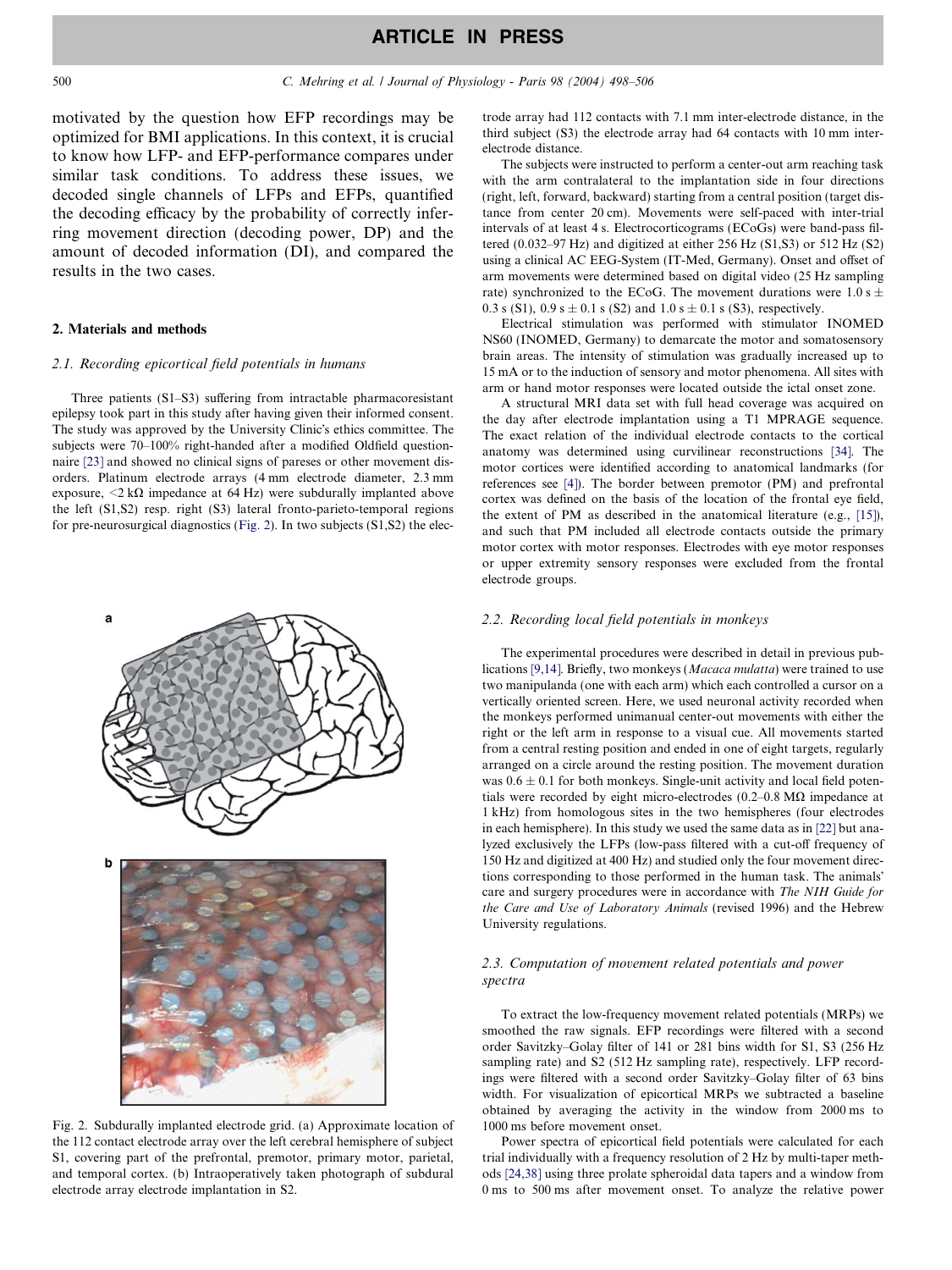<span id="page-3-0"></span>changes during movement, we normalized the power spectra for each frequency bin by the baseline power obtained in the window from 2000 ms to 1500 ms before movement onset.

### 2.4. Computation of signal-to-noise ratio of directional modulation

As a measure of the strength of directional modulation of MRPs we computed the signal-to-noise ratio (SNR) for each point in time. The SNR was defined as the variance of the directional modulation divided by the variance of the trial-by-trial fluctuations and was computed as described in [\[22\]](#page-8-0).

#### 2.5. Decoding of movement related potentials

Both for epicortical and local field potentials we decoded the movement related potentials using the time window from movement start to movement end. Decoding on a single-trial basis was performed by using penalized linear discriminant analysis [\[17\]](#page-7-0). To calculate the probability of correct decoding (termed decoding power, DP) we performed leaveone-out cross-validation [\[8\]](#page-7-0). Thus, trials used to train the classification algorithm were not included in the test set for decoding.

#### 2.6. Information theoretic analysis

To quantify the extracted information about movement direction decoded from field potentials, we computed the Shannon mutual information [\[11\]](#page-7-0) between the decoded movement targets and the real movement targets:

$$
I(T_{\rm D}; T) = \sum_{t_{\rm D} \in T_{\rm D}} \sum_{t \in T} p(t_{\rm D}, t) \log_2 \left[ \frac{p(t_{\rm D}, t)}{p(t_{\rm D}) p(t)} \right]
$$

where  $T_D$  denotes the set of decoded targets  $\{t_D\}$ , T denotes the set of real targets  $\{t\}$ ,  $p(t_D, t)$  denotes the joint probability distribution of decoded and real targets, and  $p(t_D)$ ,  $p(t)$  denote the marginal probability distributions of decoded and real targets. In the following, we termed this information quantity the decoded information (DI). The data processing inequality (e.g., [\[11\]](#page-7-0)) implies that DI yields a lower bound on the mutual information between the field potential and the movement target.

In general, the estimation of mutual information from limited experimental data is biased. We used the approach of Treves and Panzeri [\[40\]](#page-8-0) to correct for this sampling bias.

The decoding power is given by the trace of the joint probability distribution  $p(t_D, t)$ :

$$
DP = \sum_{\substack{t \in T \\ t_{\text{D}} = t}} p(t_{\text{D}}, t)
$$

For each DP value multiple  $p(t_D, t)$  and multiple DI values exist. To determine the relation between DP and DI we used the following numerical procedure: We assumed 20 trials per target, making DP values between 0 and 1 in steps of 0.0125 possible. For each DP value we randomly chose 1000 joint probability distributions  $p(t_D, t)$  and computed their DI (incl. bias correction) as described above. A scatter plot of these 81,000 pairs of (DP,DI) values is shown in [Fig. 7c](#page-5-0).

#### 3. Results

A topographic map of trial-averaged movement related potentials (MRPs) shortly (250 ms) after movement onset is shown in Fig. 3a. In this example, a surface negative potential above the motor cortex can be distinguished from a surface-positive potential in the inferior parietal cortex, similar to the results of Satow et al. [\[31\]](#page-8-0) also obtained during simple movement tasks. Movement related changes of relative spectral power for the alpha/beta (8–30 Hz) band and an intermediate-to-high (50–128 Hz) part of the gamma band are shown in Fig. 3b and c, respectively. The decrease in the alpha/beta power corresponds to the classical movement related 'desynchronization' described for the alpha/ beta band, and the increase in the gamma power to the so-called movement related 'synchronization' [\[28\]](#page-8-0).

Here, for decoding movement direction we exclusively used the low-frequency component of the MRPs in both, human EFP and monkey LFP. [Fig. 4a](#page-4-0) illustrates the time course of this signal component for all electrode contacts localized above the hand/arm area of the primary motor cortex (M1), pooled from all three subjects. Responses were quite variable, a negative peak during the initial phase of movement execution was the most reproducible feature across channels and subjects. By comparison, [Fig. 4](#page-4-0)b displays the trial-averaged LFP time course for 10 randomly selected electrodes placed in M1 contralateral to the side of movement. Note that the durations of the reaching movements performed by the monkeys were approximately half as long as those of the human subjects (cf. Sections [2.1](#page-2-0)) [and 2.2\)](#page-2-0).

Mean LFPs and EFPs for each direction are shown exemplarily in [Fig. 5](#page-4-0)a and b. Strong directional modula-



Fig. 3. Movement related potentials 250 ms after movement onset (a), relative spectral power changes for the alpha/beta band (b) and gamma band (c) in the time window of 0–500 ms after movement onset, relative to the baseline 2000–1500 ms before movement onset. Each plot corresponds to the square area covered by the complete electrode array as shown in [Fig. 2a](#page-2-0). The solid black line indicates the border of the frontal lobe defined by the central and lateral sulci, the dashed black line marks the border between M1 and PM defined by the precentral sulcus. Note the widespread depression of power in the alpha/beta band (green and white area in b) and the more focal power increase in the gamma band (red area in c), corresponding to the classical so-called movement related 'desynchronization' resp. 'synchronization' [\[28\]](#page-8-0). Averaged data of subject S1 over all four movement directions, maps interpolated.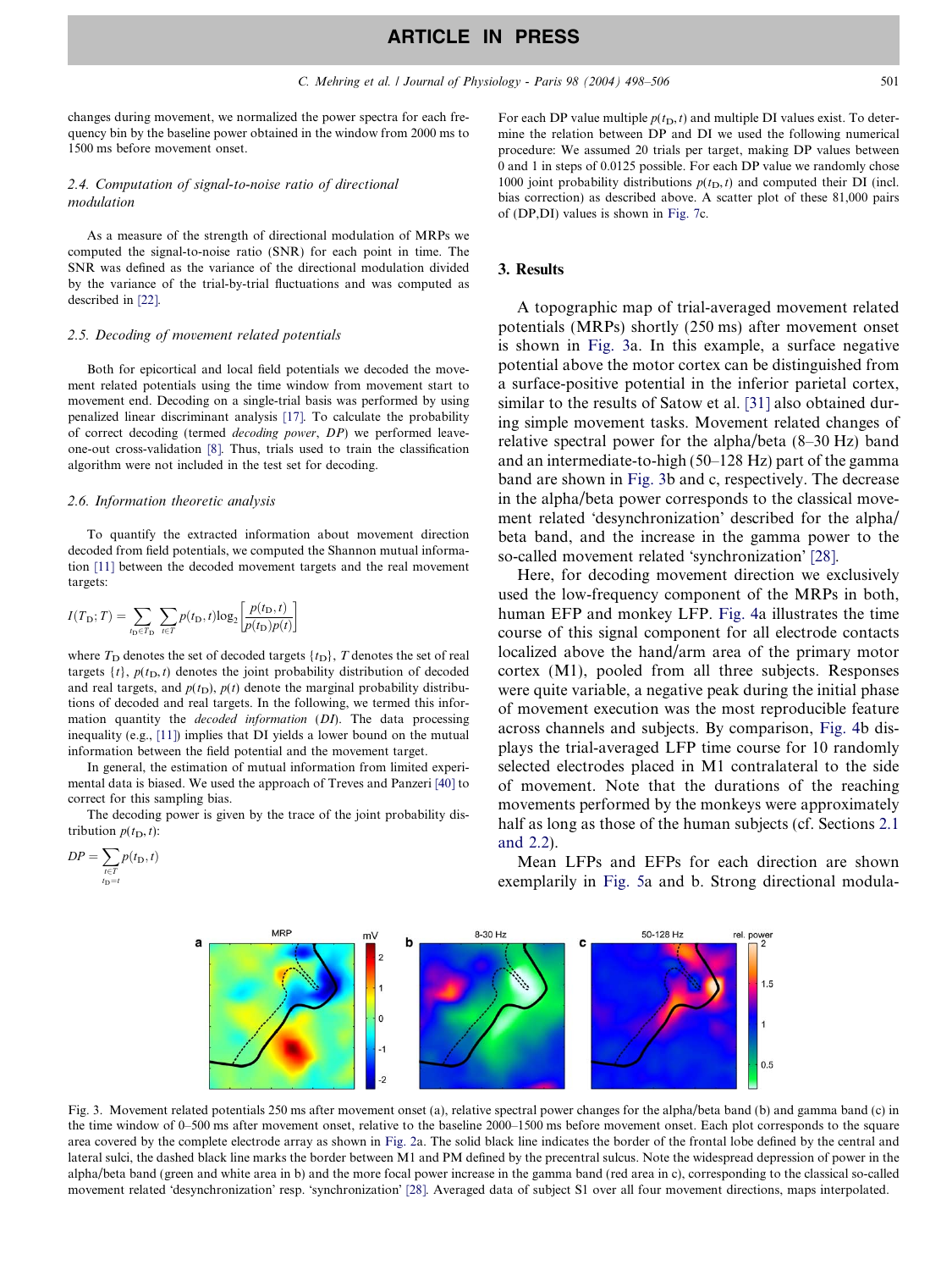<span id="page-4-0"></span>502 C. Mehring et al. / Journal of Physiology - Paris 98 (2004) 498–506



Fig. 4. Movement related potentials (MRPs). (a) Each curve represents a single channel EFP averaged across all trials irrespective of movement direction. Shown are all 23 channels from all three subjects that were positioned over the hand/arm area of the primary motor cortex. Black line shows the grand mean. (b) Trial-averaged LFPs from 10 randomly chosen electrodes in the hand/arm area of M1 from two monkeys. The grand mean (black) resembles the characteristic multiphasic features found in many single channels. The dotted lines denote the time of movement onset and the times of movement end.



Fig. 5. Directional modulation of movement related potentials (MRPs) in single channel human EFP (a) and monkey LFP (b). The dashed lines denote the time of movement onset and the times of movement end. All examples were recorded from the hand/arm area of the motor cortex of the precentral gyrus. Trial-averaged potentials were calculated separately for the four movement directions from 1 s before to 1.5 s after movement onset (a), resp. from 0.5 s before to 1 s after movement onset (b). Direction of movement  $\varphi$  in degrees is assigned to the left ordinate,  $\varphi = 0^{\circ}$  corresponds to rightward movement;  $\varphi$  increases counter-clockwise, i.e., 90° corresponds to forward movement. White curves show the time course of the signal-to-noise ratio (SNR, see Methods). EFP examples represent channels with high SNR from all three subjects (S1, S2, S3 from top to bottom). LFP examples represent channels with peak SNR from the upper third of the peak SNR distribution. For a comparison of the complete distributions of the peak SNR of EFPs and LFPs see [Fig. 6.](#page-5-0)

tion was seen in the time period of movement execution. Time-resolved SNR is shown as white curves. Its peaks corresponded well to the times where directional differences in the color coded mean activity were most pronounced.

We computed the signal-to-noise ratio (SNR) of the directional modulation of both LFPs and EFPs, and decoded individual EFPs recorded from human motor cortex and individual LFPs from monkey motor cortex on a single-trial basis. In addition to decoding power (DP), we quantified the decoded information (DI) for the single LFP/EFP channels (see Methods for both measures). In [Fig. 6](#page-5-0), the distribution of the peak signal-to-noise ratio,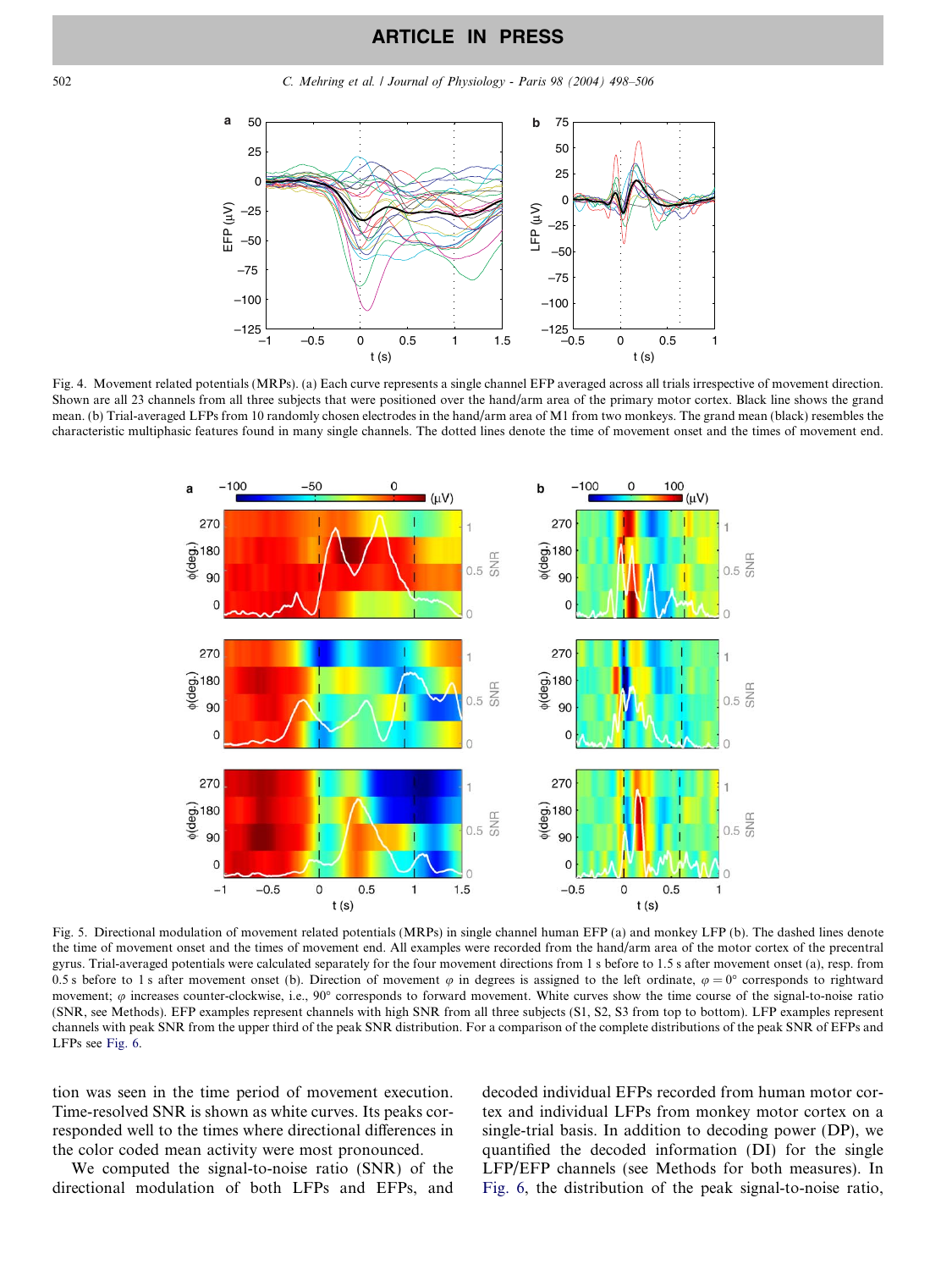# ARTICLE IN PRESS

C. Mehring et al. / Journal of Physiology - Paris 98 (2004) 498–506 503

<span id="page-5-0"></span>

Fig. 6. Strength of directional modulation of EFPs and LFPs. (a) Distributions of the peak signal-to-noise ratio (SNR) during the movement phase for 65 electrodes above motor cortex, pooled from all three subjects (left black) and the subset of 22 electrodes above the hand/arm areas of M1 (right black). SNR of single channel LFPs ( $N = 74$ ), pooled from two monkeys, are shown separately for contralateral (left gray) and ipsilateral (right gray) movement. (b) Corresponding distributions of decoding power (DP) and (c) of decoded information (DI). Dotted line in (b) depicts chance level of 0.25. Box plots show distributions with white lines indicating the median, box margins denoting the lower and upper quartiles, and the whiskers extending from the box out to the most extreme data values within 1.5 times the inter-quartile range.

the decoding power, and the decoded information is given separately for different groups of EFP and LFP channels.

The distribution of DP was clearly above chance level (0.25) both for contra-/ipsilateral LFPs and for EFPs recorded from the contralateral motor cortex (Fig. 6b, note that no ipsilateral EFPs were recorded for the present study). Motor cortical EFPs yielded a median DP of 0.34, the EFPs recorded from the hand/arm area of M1 yielded a slightly higher median DP of 0.37. By comparison, the median decoding power of LFPs was 0.49 and 0.45 for contra- and ipsilateral recordings, respectively. Thus, the DP of LFPs was substantially higher than the DP of EFPs. In addition, the distribution of DP of LFPs was broader than the distribution of DP of EFPs, and maximal DP values of 0.78 and 0.50 were observed for LFPs and EFPs, respectively. The distributions of the DI (Fig. 6c) for the different neuronal signals confirmed that contralateral LFPs contained most directional information

(median 0.27 bit), followed by ipsilateral LFPs (median 0.21 bit), EFPs from the hand/arm area of M1 (median 0.12 bit) and motor cortical EFPs (median 0.09 bit). Therefore, contralateral LFPs carried approximately twice as much information about movement direction as contralateral EFPs. The order of median peak SNR (Fig. 6a) confirmed the order found in DP (Fig. 6b) and DI (Fig. 6c). Furthermore, a clear relation between peak SNR and DI was found for both LFPs and EFPs (Fig. 7a).

We calculated numerically (see Methods) the relation between DP and DI for the full range of DP and DI values (Fig. 7b). The relationship between DP and DI is non-linear and also non-unique, except for the case where  $DP = 1$ , which coincides with maximal DI. In general, a range of different DP values may correspond to the same DI, and vice versa. In the mean, DI rises monotonically with DP for DP values above chance level (0.25). The relation between DP and DI for the measured LFP/EFP data



Fig. 7. Relation between peak SNR, decoding power (DP) and decoded information (DI). (a) Relation between peak SNR and DI for EFPs (large gray dots) and LFPs (small black dots). (b) Relation between DP and DI as determined numerically. The relationship between DP and DI is non-linear and also non-unique, except for the case of  $DP = 1$ , which coincides with maximal DI. Everywhere else, a range of different DP values may correspond to the same DI, and vice versa. (c) Relation between DP and DI for EFPs (large gray dots) and LFPs (small black dots).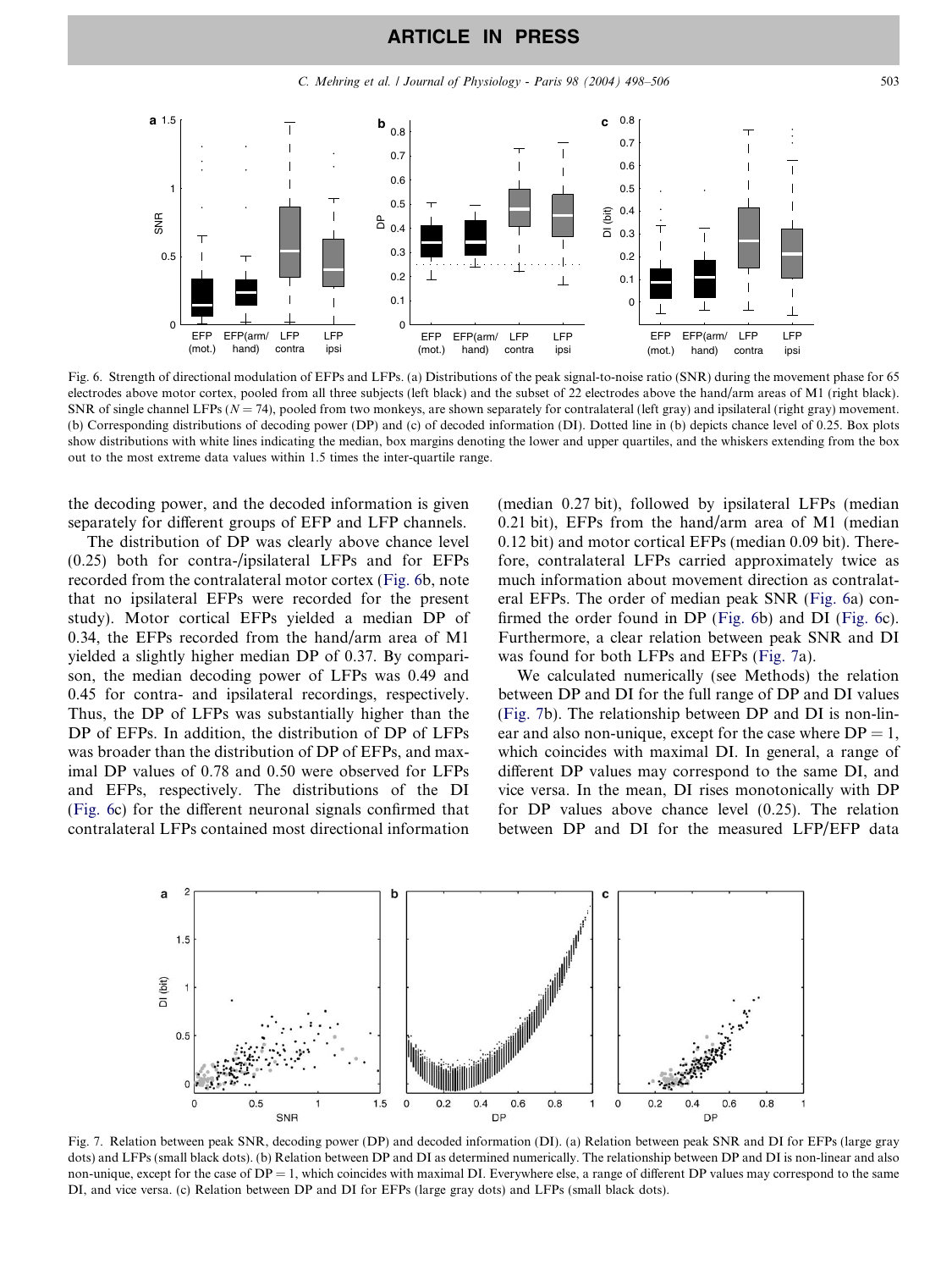[\(Fig. 7c](#page-5-0)) was consistent with the numerically obtained relation.

It should be noted that we discriminated here only between four different movement directions in the LFPs to allow direct comparison of monkey and human experimental data. We showed in [\[22\]](#page-8-0) that for eight movement directions the average decoding power of the same LFP channels shown in [Fig. 6](#page-5-0) is 0.25 and 0.21 for contra- and ipsilateral recordings.

# 4. Discussion

In the present study we compared the efficacy of inferring the direction of arm movements from LFPs and EFPs, recorded from monkey and human motor cortex, respectively. As previously described in detail by Donchin et al. [\[13\]](#page-7-0), monkey LFPs exhibited a characteristic time course during voluntary arm movements, with a sequence of positive and negative potential peaks (see also [Fig. 4](#page-4-0)b). To our knowledge, only two previous studies [\[18,39\]](#page-7-0) have presented data from subdurally implanted electrodes obtained during arm movement. In both, however, mean MRPs were not documented and, thus, the characteristics of human EFPs during arm movements are not known. Our results show one salient characteristic of these potentials: a negative peak during the initial phase of movement execution was the most reproducible feature across channels and subjects [\(Fig. 4a](#page-4-0)). Note, that while the movement duration was about half as large for monkeys, also the duration of the evoked potentials scaled with a similar factor.

In both LFPs [\[25,30\]](#page-8-0) and EFPs [\[3,16,18,27\]](#page-7-0), movement related changes involve multiple frequency bands (see also [Fig. 3](#page-3-0)). In the present study we analyzed the LFP and EFP low-frequency components only. Previously, we had found both suitable for accurate single-trial inference of arm movement direction [\[21,22\],](#page-8-0) EFPs also appear promising for decoding finger movement related information [\[3\]](#page-7-0). However, there is also evidence for directional information about eye and arm movements in gamma band activity of LFPs recorded from monkey [\[25,29\]](#page-8-0) and EFPs recorded from human cortex [\[18\]](#page-7-0).

Here, we have decoded field potentials occurring during movement execution. From the work of Shoham et al. [\[36\]](#page-8-0) there is evidence that attempts to move a paralyzed limb result in a similar macroscopic activation pattern in human motor cortex as do real movements of the same limb in healthy subjects. Furthermore, observations in cord-transected baboons suggest that there are persistent epicortical potentials during the attempt to move a limb [\[12\].](#page-7-0) Thus, paralyzed subjects attempting to move might indeed be able to generate field potentials similar to the movement related epicortical potentials we measured during the execution of movements and used for decoding. Alternatively, also pre-movement or movement-imagery-related potentials might be used for BMI applications. Which of these

signals is most suited for neuro-prosthetic control is still open at this point.

Generally, different measures may be used to assess the quality of decoding of behavioral parameters. We used two such measures, decoding power (DP) and decoded information (DI). We obtained consistent results for both, showing that the average accuracy of inference of arm movement direction is significantly higher for LFPs recorded from monkey motor cortex than for EFPs recorded from human motor cortex. Single channels of contralateral LFPs carried approximately twice as much information about movement direction as single channels of contralateral EFPs from hand/arm area of M1. Even the DI of ipsilateral LFPs was higher than the DI of contralateral EFPs, although the difference was less pronounced than between contralateral LFPs and contralateral EFPs. The difference between contra- and ipsilateral LFPs may be explained by the pre-dominant role of the contralateral motor cortex, especially in the control of voluntary arm and hand movements. It has to be mentioned, though, that the decoding power of single channels of EFPs and LFPs, as analyzed here, may not be sufficient for practical BMI purposes, but multiple channels can yield a much higher decoding accuracy EFPs [\[2,21\]](#page-7-0).

Which aspect of the analyzed signals may explain the considerable difference between LFPs and EFPs? As shown in [Fig. 6,](#page-5-0) the order of median peak SNR ([Fig. 6a](#page-5-0)), median DP ([Fig. 6b](#page-5-0)), and median DI [\(Fig. 6c](#page-5-0)) across the different signal types was identical. This indicates that the directional modulation of the trial-averaged MRPs, the strength of which is measured by the SNR, captures the main source of the differences in decoding quality of individual LFPs and EFPs. By contrast, more complex effects such as movement direction specific differences in the distribution of MRPs not seen in the mean potentials, or synergy/redundancy effects between different time points of the signal, appear to play a minor role in explaining our results.

The stronger directional modulation of LFPs over EFPs may, in turn, reflect a number of differences: LFPs were measured intracortically in deeper layers while EFPs were recorded on the cortical surface, possible species differences between human and monkey motor cortex (e.g., [\[33\]\)](#page-8-0), differences in movement task (externally triggered in monkeys, self-paced in humans) and movement duration (about half as long in monkeys as in humans), and/or differences in the exact subdivisions of precentral motor cortex from which the respective recordings were made. Also the quite different types of electrodes used for recording LFPs resp. EFPs may have accounted for the different behaviour of LFPs and EFPs: LFPs were recorded with intracortical sharp electrodes of  $1-2 \mu m$  tip diameter, increasing to 50  $\mu$ m on a length of 10–40  $\mu$ m, with an impedance of 0.2–0.8 MΩ at 1 kHz. EFPs were measured with subdurally implanted arrays of planar surface electrodes, consisting of contact discs of 4 mm diameter, 2.3 mm exposure and with an impedance below  $2 k\Omega$  at 64 Hz, placed directly on the brain surface. Thus, due to their larger size and shape, the electrodes used to record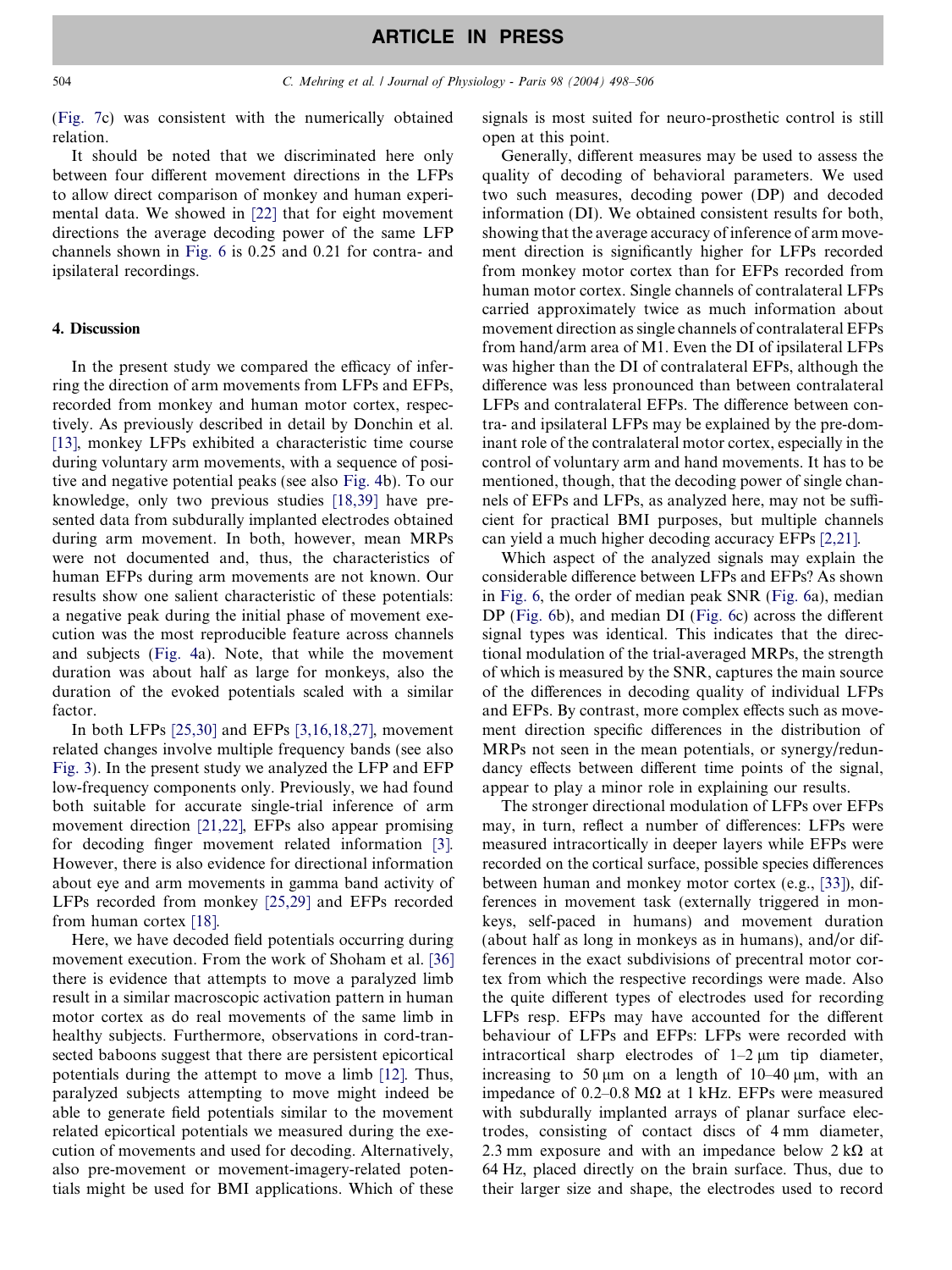<span id="page-7-0"></span>EFPs pick up currents from a larger volume of tissue than the micro-electrodes used for the LFP recordings.

Both aspects (intra- vs. epicortical and micro- vs. macro-electrodes) may profoundly influence the nature and composition of the recorded neuronal signals. For instance, there is increasing evidence for some spatial order map of tuning properties of single neurons in M1 [1,5,20]. Amirikian and Georgopoulos [1] found cells with similar tuning properties segregated into vertically oriented minicolumns 50–100 um in width. Parallel to the cortical layers, minicolumns with similar preferred directions (PDs) were about  $200 \mu m$  apart and minicolumns with nearly opposite PDs were approximately  $350 \mu m$  apart. Thus, signals from minicolumns representing nearly opposite PDs would be expected to partially cancel out each other when using large electrodes, presumably measuring a compound signal arising from neuronal populations comprising many such minicolumns. On the other hand, signals from different cortical depth resp. layers might possibly be more or less suitable for extraction of movement related information. On the basis of these considerations we conclude that it would be highly desirable to identify whether the better decoding performance of individual LFPs compared to EFPs is mainly due to the smaller electrode size and/or to the difference in recording depth.

In a complementary study (manuscript in preparation) we investigated the role of electrode spacing in decoding information about arm movement direction in the LFP and EFP recordings analyzed here. There, signal relations and directional information were analyzed to probe at which spatial scale the information content of LFPs and EFPs became highly redundant. We found a statistically significant, substantial gain of decoded information for simultaneously recorded EFPs from densely spaced electrodes above motor cortex, even for the smallest inter-electrode distance of 7.1 mm. In the LFPs, a substantial gain of decoded information was still present at an inter-electrode distance of  $350-700 \mu m$ . These findings show that, along with electrode size, also spatial sampling density of cortical field potentials should be further evaluated for optimally recording and decoding cortical surface activity.

In summary, further comparisons of BMI approaches based on different neuronal signals are important for developing optimized neuronal motor prostheses in humans. Moreover, they will help us to improve our still relatively poor insight into the neural basis of cortical field potentials. Insight from such studies may provide a conceptual bridge between microscopic and macroscopic aspects of cortical dynamics.

#### Acknowledgements

We thank Dr. J. Honegger for providing the photograph used in [Fig. 2](#page-2-0)b. This work was supported by the WIN-Kolleg of the Heidelberg Academy of Sciences and Humanities and the German Federal Ministry of Education and Research (BMBF-DIP and BMBF grant 01GQ0420).

# References

- [1] B. Amirikian, A.P. Georgopoulos. Modular organization of directionally tuned cells in the motor cortex: is there a short-range order? Proc. Natl. Acad. Sci. USA 100 (2003) 12474–12479.
- [2] C. Mehring, M.P. Nawrot, A. Schulze-Bonhage, A. Aertsen, T. Ball, Human brain–machine interfacing based on epicortical field potentials: Comparison of different decoding methods, Biomed. Eng. (Berlin) 50 (Suppl. 1(1)) (2005) 536–537.
- [3] T. Ball, M.P. Nawrot, T. Pistohl, A. Aertsen, A. Schulze-Bonhage, C. Mehring, Towards an implantable brain–machine interface based on epicortical field potentials, Biomed. Tech. (Berlin) 49 (Suppl. 2) (2004) 756–759.
- [4] T. Ball, A. Schreiber, B. Feige, M. Wagner, C.H. Lucking, R. Kristeva-Feige, The role of higher-order motor areas in voluntary movement as revealed by high-resolution EEG and fMRI, Neuroimage 10 (1999) 682–694.
- [5] Y. Ben Shaul, E. Stark, I. Asher, R. Drori, Z. Nadasdy, M. Abeles, Dynamical organization of directional tuning in the primate premotor and primary motor cortex, J. Neurophysiol. 89 (2003) 1136–1142.
- [6] N. Birbaumer, N. Ghanayim, T. Hinterberger, I. Iversen, B. Kotchoubey, A. Kubler, J. Perelmouter, E. Taub, H. Flor, A spelling device for the paralysed, Nature 398 (1999) 297–298.
- [7] B. Blankertz, G. Dornhege, C. Schafer, R. Krepki, J. Kohlmorgen, K.R. Muller, V. Kunzmann, F. Losch, G. Curio, Boosting bit rates and error detection for the classification of fast-paced motor commands based on single-trial EEG analysis, IEEE Trans. Neural Syst. Rehabil. Eng. 11 (2003) 127–131.
- [8] E. Bradley, R.J. Tibshirani, An Introduction to the Bootstrap, Chapman & Hall/CRC Press LLC, 1998.
- [9] S. Cardoso de Oliveira, A. Gribova, O. Donchin, H. Bergman, E. Vaadia, Neural interactions between motor cortical hemispheres during bimanual and unimanual arm movements, Eur. J. Neurosci. 14 (2001) 1881–1896.
- [10] J.M. Carmena, M.A. Lebedev, R.E. Crist, J.E. O'Doherty, D.M. Santucci, D. Dimitrov, P.G. Patil, C.S. Henriquez, M.A. Nicolelis, Learning to control a brain–machine interface for reaching and grasping by primates, PLoS. Biol. 1 (2003) E42.
- [11] T.M. Cover, J.A. Thomas, Elements of Information Theory, John Wiley & Sons Inc., 1991.
- [12] M.D. Craggs, Cortical control of motor prostheses: using the cordtransected baboon as the primate model for human paraplegia, Adv. Neurol. 10 (1975) 91–101.
- [13] O. Donchin, A. Gribova, O. Steinberg, H. Bergman, S. Cardoso de Oliveira, E. Vaadia, Local field potentials related to bimanual movements in the primary and supplementary motor cortices, Exp. Brain Res. 140 (2001) 46–55.
- [14] O. Donchin, A. Gribova, O. Steinberg, H. Bergman, E. Vaadia, Primary motor cortex is involved in bimanual coordination, Nature 395 (1998) 274–278.
- [15] S. Geyer, M. Matelli, G. Luppino, K. Zilles, Functional neuroanatomy of the primate isocortical motor system, Anat. Embryol. (Berlin) 202 (2000) 443–474.
- [16] B. Graimann, J.E. Huggins, S.P. Levine, G. Pfurtscheller, Toward a direct brain interface based on human subdural recordings and wavelet-packet analysis, IEEE Trans. Biomed. Eng. 51 (2004) 954– 962.
- [17] T.J. Hastie, A. Buja, R.J. Tibshirani, Penalized discriminant analysis, Ann. Stat. 23 (1995) 73–102.
- [18] E.C. Leuthardt, G. Schalk, J.R. Wolpaw, J.G. Jemann, D.W. oran, A brain–computer interface using electrocorticographic signals in humans, J. Neural Eng. 1 (2) (2004).